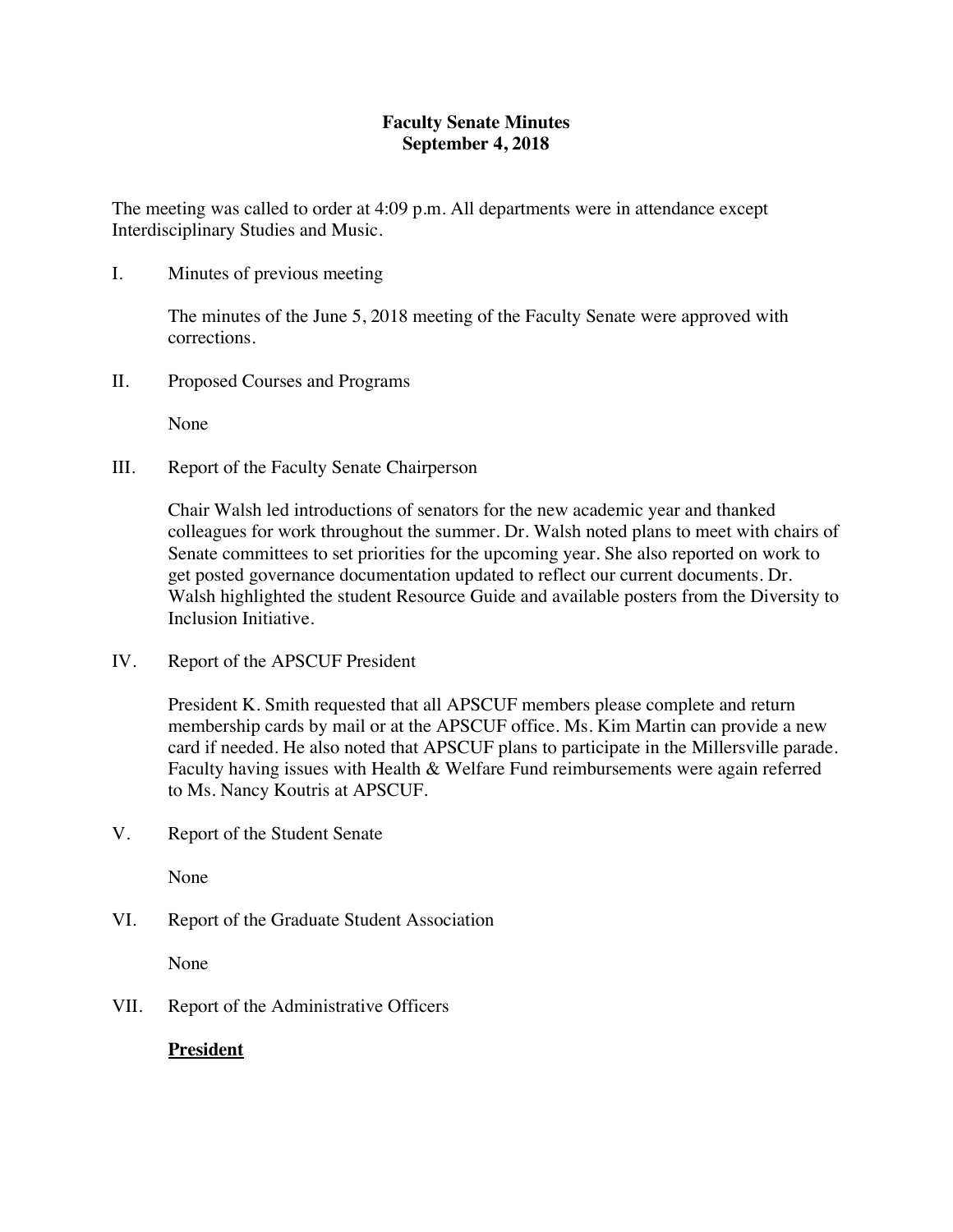President Wubah greeted Senate and emphasized the value of faculty on campus and importance of work collectively to provide quality education for our students. He noted the current campaign focused completely on raising funds to directly benefit students through support for high-impact practices, scholarships, especially focusing on first generation and under-represented minorities, and funding for athletics. Dr. Wubah introduced Dr. Steven Kennedy, Coordinator of High-Impact Practices. Dr. Wubah welcomed the opportunity to meet with faculty, particularly those interested in new programs and initiatives that benefit our students and community. He reminded faculty to attend the State of the University address at 4 p.m. on Friday, September 7 and join in the Garden Supper following.

## **Provost**

Provost Prabhu reported strong summer enrollments, noting especially rebounding numbers in graduate courses. He thanked faculty who helped with move-in day and welcomed even more to join in the traditional candlelight service held Friday before classes.

#### **Associate Provost**

Associate Provost Delle noted his experience at PASSHE schools and enthusiasm to be here at Millersville. He anticipated working with many faculty on committees and through oversight of the CAP system for curriculum review. He stated that proposals need to be submitted by noon Fridays to be distributed in the Monday announcement.

## **Interim Chief of Staff**

Interim Chief of Staff DeSantis reported plans to integrate graduate curriculum review into CAP this year.

Senator Robinson raised concerns about a proposed change to the Bachelor of Design program that was rejected at Deans' Council after having been approved along the entire curriculum review process. Discussion was held regarding the role of UNIV103 courses within academic programs, the need for administrative concerns to be raised earlier in the review process, and the likelihood that major administrative transitions may have impacted this specific situation. Faculty also indicated a need for more clarity on how to respond to curricular decisions from Deans' Council. Dr. Prabhu indicated that standard practice is to work with proposers on a workable solution and that he would work with ARTD on this proposal. The need for further discussion of UNIV103 across campus was noted. Senator Sciarretta noted introduction of 1-credit UNIV101 by AASD to meet needs of exploratory students that may not be met currently by UNIV103.

## VIII. Curricular Notices

None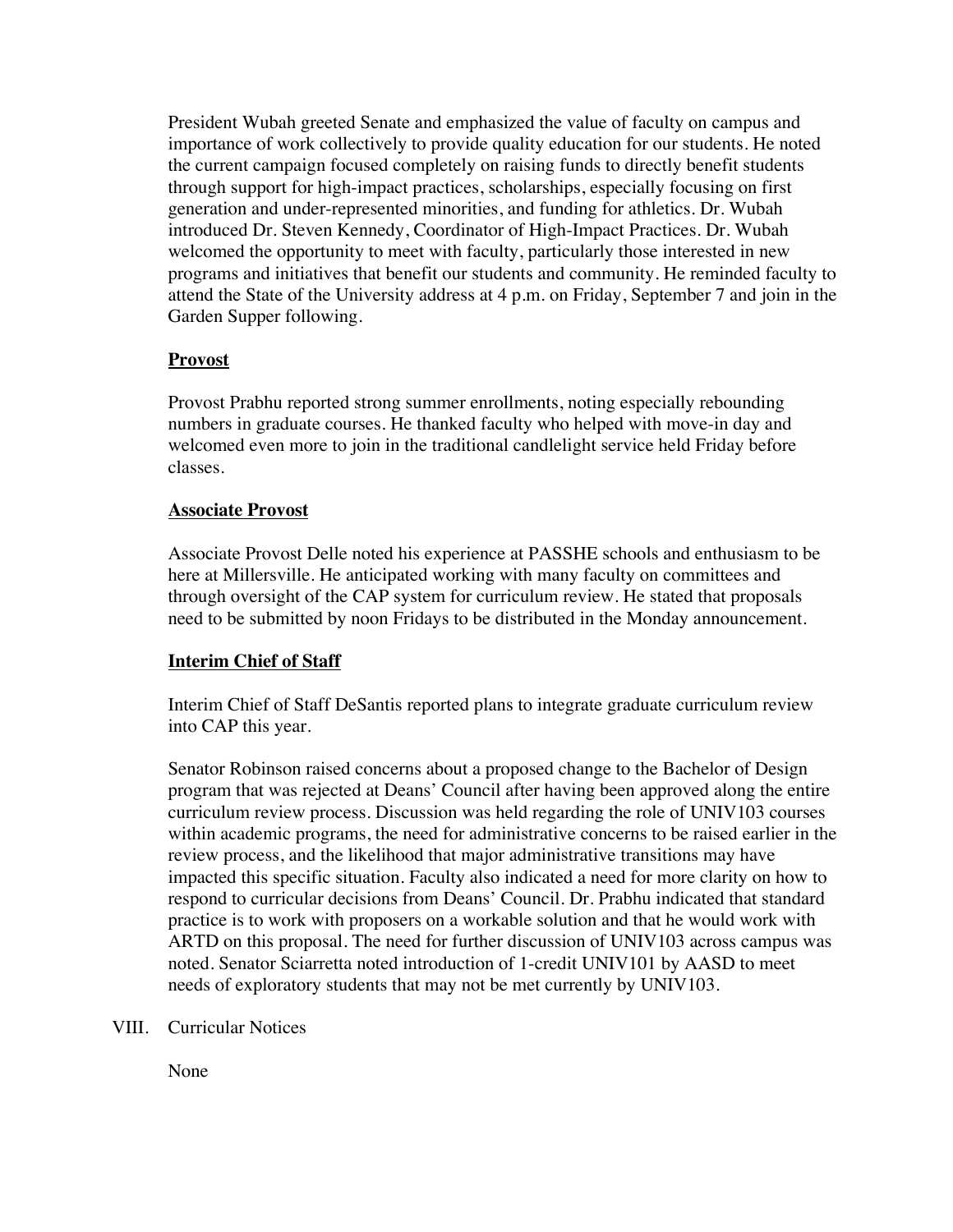IX. Reports of the Faculty Senate Standing Committees

#### **Bylaws**

Senator A. Miller distributed a proposal that formalizes dissolution of the Admissions, Advisement, & Student Affairs, Cultural Affairs, and Faculty-Student Athletics committees since these bodies are no longer able to serve their defined purposes.

# **GCPRC**

Dr. Mowrey noted that some changes to the GAAC are underway.

## **CAP**

Some changes to the page design of CAP were noted after a technical update this summer. Of note, the location of the Submit button is not ideal. Faculty needing assistance with CAP were directed to contact the Associate Provost.

X. Reports of the Faculty Senate Special Committees

None

XI. Faculty Emeriti

None

XII. New Business

Senator Sciarretta reported on use of the Early Alert, including the ability to report last date of attendance. He also noted new non-faculty student success coaches in place to assist struggling students.

#### XIII. Committee Elections

Previous nominations were distributed and the floor opened for additional nominations for the third regular election. A Walsh/Goksu motion to close nominations and cast a unanimous vote for each unopposed candidate was approved without dissent.

Previous nominations were distributed and the floor opened for additional nominations for persons to serve at-large for one year in remaining vacant seats. An A. Miller/Cooke motion to close nominations and cast a unanimous vote for each unopposed candidate was approved without dissent.

Meeting was adjourned after elections (5:45 p.m.)

Respectfully Submitted,